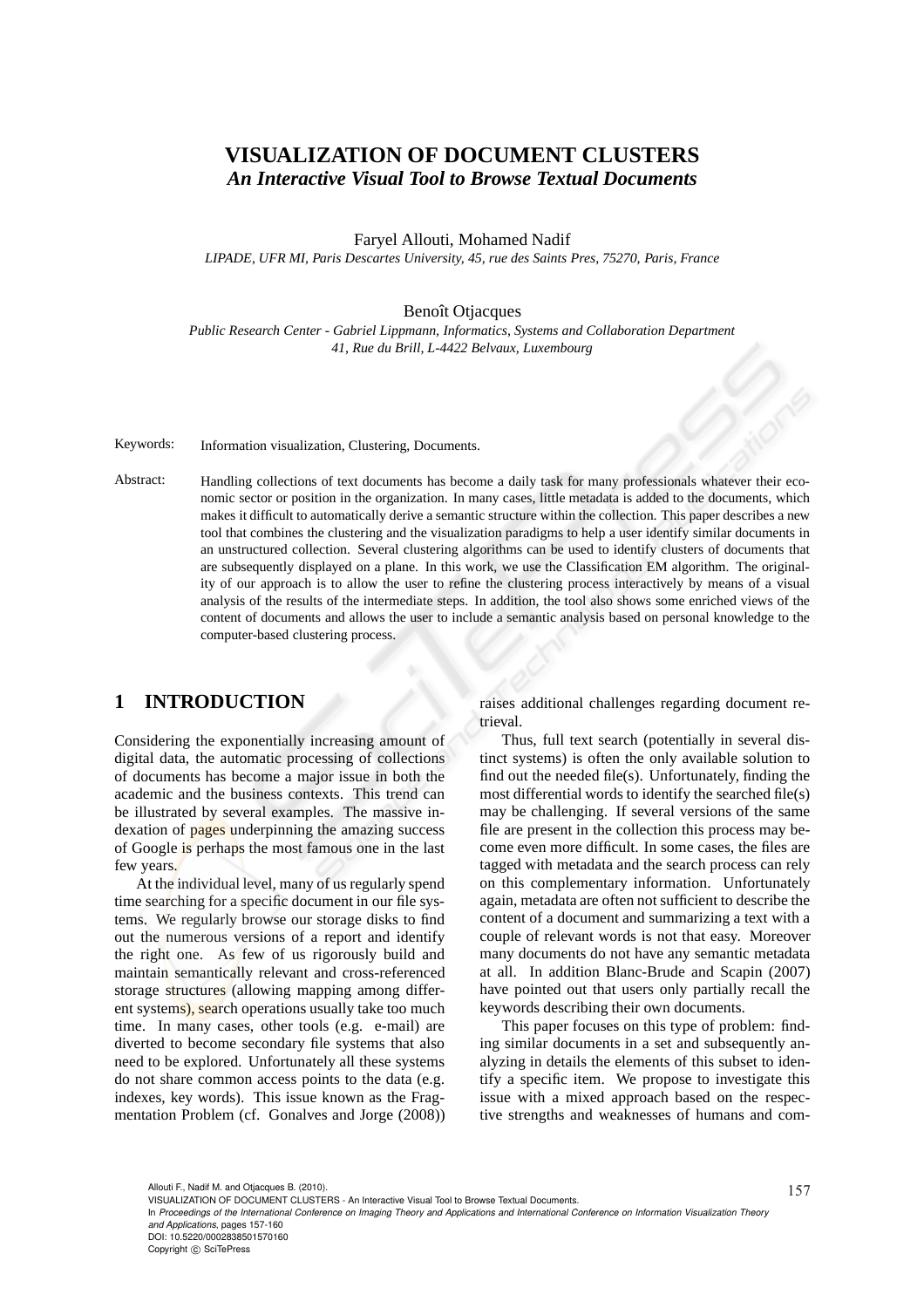puters. Computers are efficient for automated welldefined tasks but they can not easily tackle the informal knowledge that users have concerning the whole context of a document. Symmetrically humans continuously process pieces of information involving uncertainty, tacit knowledge and/or informal information. On the basis of this observation we suggest combining some computer-based clustering steps with complementary steps on the basis of the visual intelligence of humans. The partial results of the computerbased clustering is refined by the user in an iterative loop. Designing and experimenting such a powerful tool is our global purpose.

# **2 THE STATE OF THE ART**

Various computer-based approaches have been proposed in order to tackle the vast amount of digital documents that are accessible to a user in a given context. Paulovich and Minghim (2008) have proposed a technique called HiPP. It is a hierarchical point placement strategy for displaying, interacting, and organizing large multidimensional data sets. Barreau (1995) identifies four aspects of Personal Information Management: acquisition, organization, maintenance and retrieval. Our study focuses on the retrieval phase. Indeed, Blanc-Brude and Scapin (2007) have recently highlighted the need for new tools to retrieve personal documents. They explain that the presentation of the item's category is likely to increase the recall of that item and that it would be interesting to find a methodology that would elicit a greater proportion of spontaneous recall. We especially study how to group similar documents into classes and to find one or many specific items within these classes.

Gonalves and Jorge (2008) propose to retrieve personal information not only on the basis of arbitrary classifications in hierarchies but to report to a wider range of contextual data. We follow these recommendations by including successive classification and visualization steps together with full text search feature.

# **3 OUR APPROACH**

Our initial purpose is to develop a tool that organizes documents into classes, then to visualize these classes in order to assist user in analysing and finding files or informations in files. We limit our research to the textual content of files excluding other elements (e.g. pictures). However, we acknowledge the need to in-



Figure 1: Global strategy.

clude other types of content in the future. We elaborated a global strategy that consists in three main parts: data processing, clustering and visualization of the results with a projection algorithm. At each step, we offer to the user some appropriate views depending on the ongoing tasks: visual representation of the structuration of the dataset (i.e. contingency table, dissimilarity matrix), results of the clustering step or results of the projection algorithm (see Figure 1).

#### **3.1 Data Processing**

In this step we handle the selection of documents. We assume that the documents belong to predefined classes. A pre-processing is necessary to obtain data structured in the form of a contingency table: (files  $\times$ words) where each cell corresponds to the frequency of a word in a file.

The data can also be presented in the form of a dissimilarity matrix (files  $\times$  files), where the value of each *Ci j* cell corresponds to the distance between file *i* and file *j*. In our research work, the dissimilarity matrix is computed using the chisquare distance. This distance is justified for several reasons, in particular because of the property of distributional equivalence, which implies stable results when agglomerating elements with similar profiles.

#### **3.2 Clustering Step**

As previously mentioned, we focus on textual data. We have adopted a mixture model framework. In this context, we propose to use the multinomial mixture models (Govaert and Nadif, (2007)) to cluster the set of files. Setting this model in the classification maximum likelihood (CML), the authors showed that this model, when the proportions of the clusters are assumed equal, is approximately associated to the within-cluster criterion using the chisquare distance. Therefore, we use the same distance in the clustering step and in the visual projection. In the general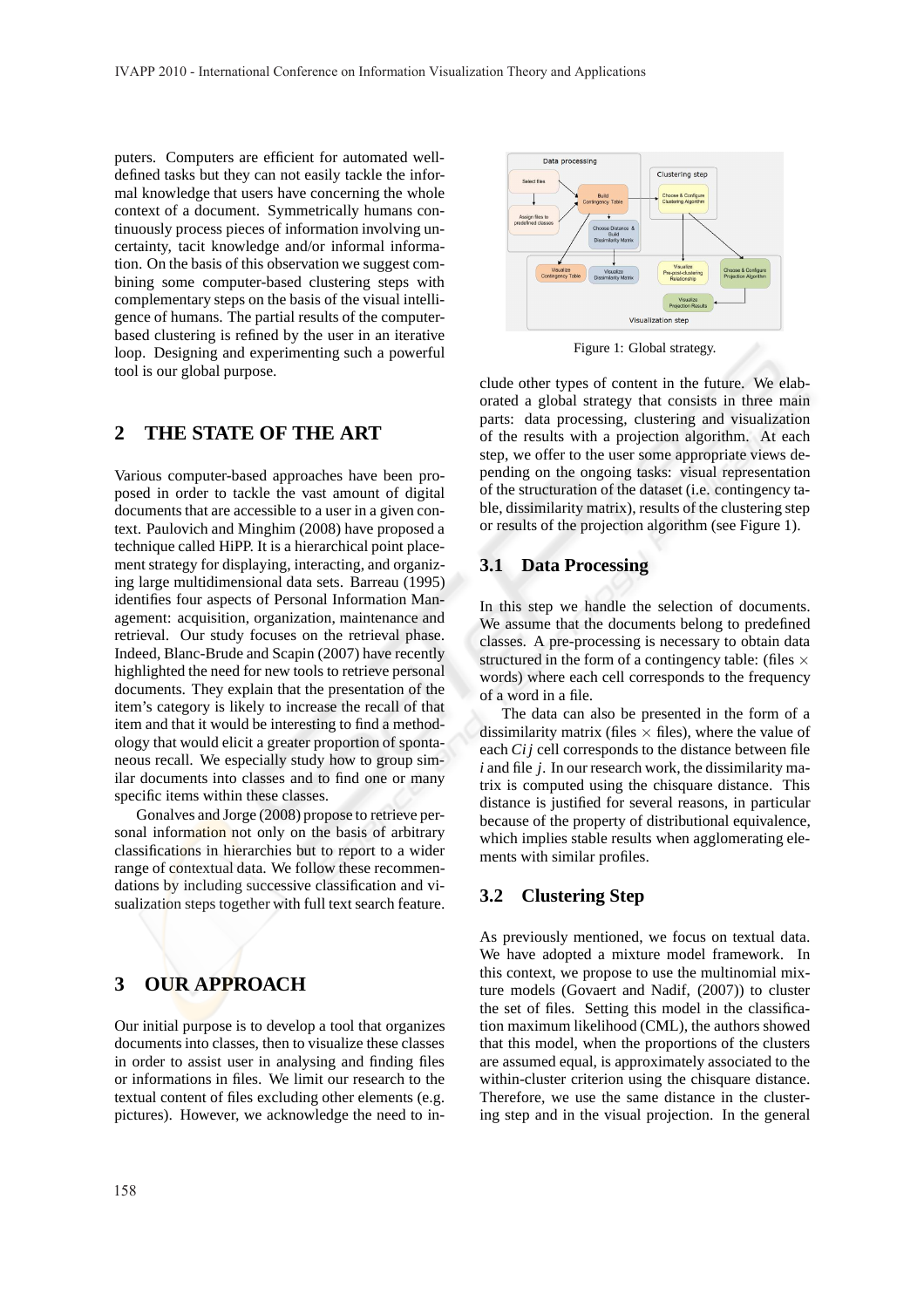context, the criterion optimized is the *complete data* log-likelihood.

#### **3.3 Visualization**

The visualization of obtained clusters is performed by the MultiDimensional Scaling (MDS) using the Difference of Convex functions Algorithm (DCA) to optimize the classical stress criterion of MDS (Le Thi and Pham, (2001)). In the following, we call this algorithm MDSDCA.

MDSDCA is an iterative algorithm, to avoid a random initialization we proposed in (Allouti et Al., (2009)) an initialization approach based on the partition obtained by the CEM algorithm, the dissimilarity matrix and bearing. The proposed initialization approach avoids performing a large number of unnecessary iterations.

MDSDCA determines the coordinates of the different documents on a plane. Based on these coordinates, we propose two graphical presentations. The first one consists in positioning the different documents on a plane using the cartesian coordinates. The second one consists in positioning documents on a plan using polar coordinates.

### **4 VISUALIZATION TOOL**

We emphasize that our tool provides two graphical interfaces. The first is intended for a user. In this case the user does not know the classes. The second graphical interface is intended for an expert (the researcher). In this case, the researcher has an idea about classes and he wants to analyze and look closely at these classes. We illustrate on Figure 2 the second interface. This interface is composed of 6 parts. The first part allows the user to choose the clustering algorithm. Regarding the polar coordinates, the second part allows to position the documents in a circle, half circle or quarter circle. Part-3 allows to visualize the contingency table and the dissimilarity matrix. It allows also to search documents containing a word, and it allows to cluster and to project a selected subset. Part-4 illustrates the results of the projection algorithm. Part-5 allows to position documents around a selected document (on the part-4) respecting the distances between the selected document and the other documents. On part-6, we display the contents of the selected document.

We illustrate our tool on a sample of Classic3 (ftp://ftp.cs.cornell.edu/pub/smart/). Classic3 is a database composed of 3893 documents obtained by



Figure 2: Interface for an expert.

combining the summaries of CISI, CRANFIELD and MEDLINE.

### **4.1 Visualization of the Structure of Data**

The visualization of the structure of data allows to give an overview of the data. Thus, regarding the contingency table, the expert can visualize the words shared by documents, one can also determine if the set of documents share many words. One may also have an idea about the frequency of words in each document based on the nuance of color. The darker the color the higher the frequency. Visualization of the dissimilarity matrix allows to determine files that are close to each other in term of the chisquare distance.

# **4.2 Visualization of the Result of the Projection Algorithm**

Our tool gives an overview of the data, filters and details on demand. That is to say that first we display the results of the projection algorithm (part-4) and if the expert wants details on a file, he can select a file and view its content (part-6). He can also visualize the positioning of other files from the selected file (part-5). In this case, he may choose to view either all files or files arised from its Out class or files arised from its In class.

We have also added visual cues in the text view in order to help the user identify the most relevant words in the document as well as in the whole class. For example, we used brown to illustrate the stopwords. Green illustrates the words shared by the selected file and files belonging to its Out class. Black illustrates words belonging only to the selected file.

We add to our tool possibility to visualize dynamically the result of the projection algorithm. The dynamic visualization allows user to select a file and